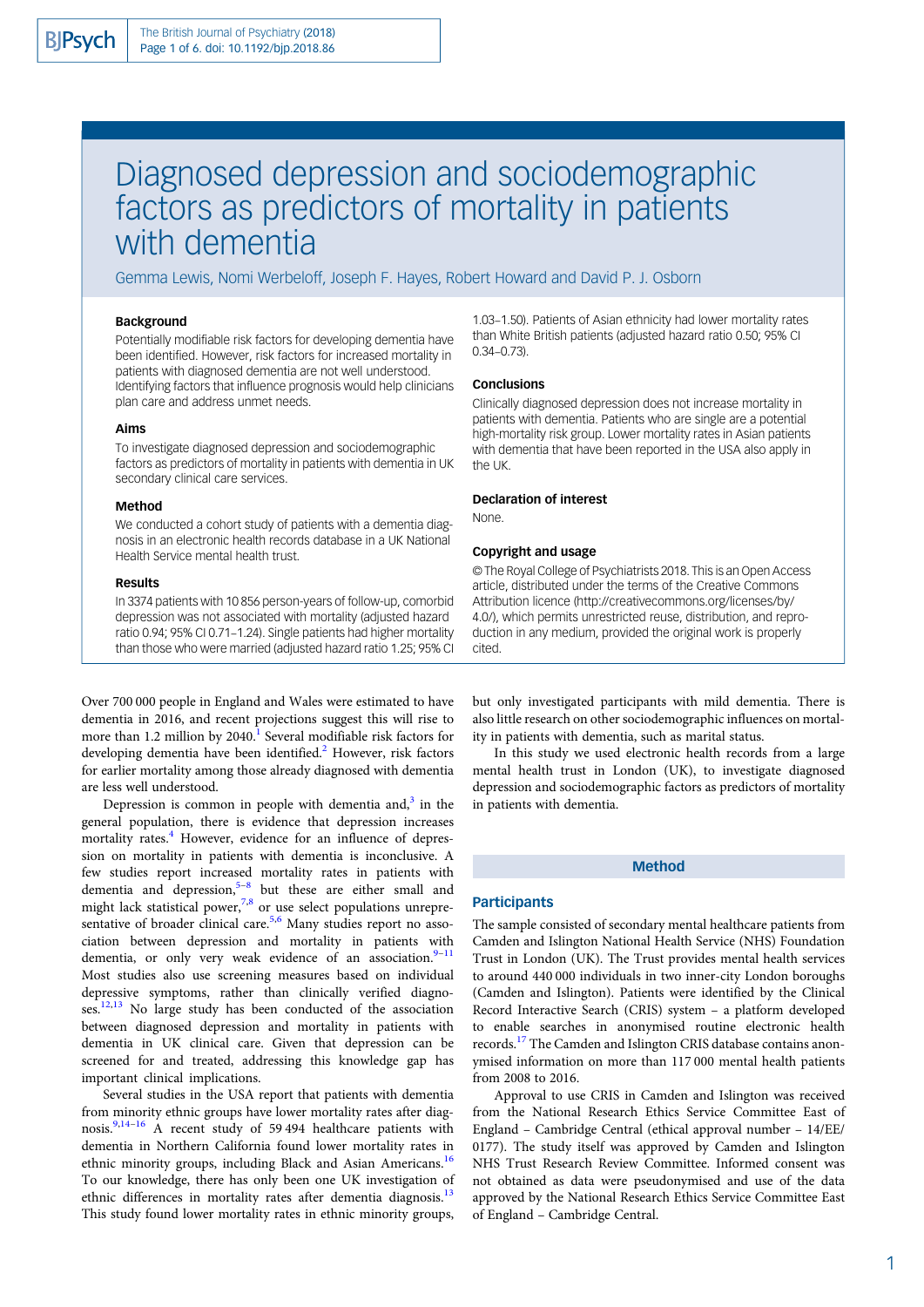# Measures

# **Mortality**

In all NHS trusts, deceased patients are identified on a monthly basis via the 'Service User Death Report' by their NHS number, and this information is fed back into the electronic health records.

# Mental health diagnoses

Diagnoses administered in UK secondary care are routinely recorded according to ICD-10 (international classification of diseases, 10th revision) criteria. We derived dementia diagnoses with ICD-10 codes F00–F03, and G30 for Alzheimer's disease. We identified depression diagnoses in two ways. First, we derived diagnoses of major depression with the ICD-10 codes F32.0–F32.9 and F33.0– F33.9. We included depression diagnoses made 6 months before the time of dementia diagnosis (to approximate the average depressive episode duration), $18$  or anytime afterward. Second, we used natural language processing (NLP) techniques to extract indicators of depression diagnoses from free text, in those not given an ICD-10 depression code. These NLP techniques have been developed and evaluated for extracting knowledge from unstructured text data.<sup>[19](#page-4-0)</sup> The main NLP technique used in CRIS has been information extrac-tion, where unstructured text is converted into structured tables.<sup>[19](#page-4-0)</sup> We used the NLP technique to identify any additional depression diagnoses that might have been missed by the ICD-10 codes. Our depression diagnosis variable (yes/no) consisted of ICD-10 depression diagnoses plus the additional depression diagnoses identified by NLP, among those not assigned an ICD-10 depression code.

We also used a NLP app to extract data on antidepressant use 6 months before the dementia diagnosis or anytime afterward. We investigated antidepressant use (yes/no) as a separate variable because antidepressants may be prescribed to patients with dementia for indications other than depression.

#### Social deprivation

The Index of Multiple Deprivation (IMD) combines national census information from 38 indicators into seven domains of deprivation (income; employment; health and disability; education, skills, and training; barriers to housing and services; living environment and crime).[20](#page-4-0) This results in one deprivation score for 32 482 'lower super output areas' in England, geographical units used for the reporting of neighbourhood-level statistics. Each area has an average population of around 1500 people (about 400 households). Patients' addresses are recorded in routinely collected clinical data. We obtained IMD scores by linking the lower super output area code of each patient's permanent address to 2011 national data. Higher IMD scores indicate more deprived areas. IMD scores were classified into tertiles, with the lowest (least deprived) category as the reference.

# Cognitive impairment

The Mini-Mental State Examination (MMSE) is frequently used by health professionals as a brief method of assessing cognitive impairment. Patients respond to 11 items, with possible scores ranging from 0 to 30. Lower scores indicate more severe cognitive impair-ment.<sup>[21](#page-5-0)</sup> MMSE scores were extracted from the CRIS database by NLP. We used the MMSE administered closest to the date of dementia diagnosis classified into tertiles, with the least severe tertile (highest scores) as the reference.

#### Other demographics

We extracted gender, marital status and ethnicity. We coded marital status as married, divorced (including separated), widowed or single (never married). Ethnicity was coded as White British, White other, Asian, Black or 'mixed and other' including Chinese.

#### Statistical analyses

All analyses were conducted with STATA, version 11. We examined longitudinal associations with univariable and multivariable Cox survival models, to calculate hazard ratios and 95% confidence intervals. Time was defined as the number of days from date of dementia diagnosis to date of death, or the end of the follow-up period. This approach accounts for differences in follow-up times between patients. Our study was restricted to clinical data collected between 2008 and 2016 because electronic records began in 2008. However, some individuals have longer follow-up periods because they were diagnosed before 2008 but their data was migrated to the electronic health record.

### Missing data

There were missing data on ethnicity (8%), marital status (11%) and IMD (7%). Cumulatively, 20% of the sample were missing data on at least one of these variables. Missing data were related to our outcome and might have introduced bias, so we conducted a sensitivity analysis with multiply imputed data. We conducted multiple imputation by chained equations, using the ice command in STATA, to impute missing ethnicity, marital status and IMD data. We used all data in the analysis model to predict missing data. Data were then analysed across 25 imputed data-sets, combined by Rubin's rules. $^{22}$ 

## Results

We identified 4684 patients diagnosed with dementia. Patients without at least one MMSE were excluded from the outset, so that models could be adjusted for cognitive impairment. [Fig. 1](#page-2-0) shows the flow of these participants through the study. After including patients with data on all other study variables, the sample size was 3374.

The characteristics of the sample with complete data are presented in [Table 1](#page-2-0). Depression was identified in 247 (7%) patients. Of these, 186 (75%) were identified by ICD-10 codes and an additional 61 (25%) by the NLP app. Of those with depression, 76% had been prescribed antidepressants in the 6 months before or anytime after their dementia diagnosis. Only 18% of patients prescribed antidepressants also had a depression diagnosis. There was evidence that patients with depression had higher MMSE scores (indicating better cognitive function) at the time of dementia diagnosis. The mean MMSE score was 21.95 (s.d. 5.86) for patients with depression and 20.41 (s.d. 6.20) for patients without depression (mean difference −1.54; 95% CI −2.43 to −0.74). Patients with depression also had a lower age at diagnosis of dementia. The mean age at diagnosis of dementia was 78.37 (s.d. 8.80) for patients with depression and 81.53 (s.d. 7.84) for patients without depression (mean difference 3.16; 95% CI 2.13–4.18).

Patients were followed for a total of 10 856 person-years, with the length of follow-up ranging from 0.4 to 14.28 years (mean 3.22; s.d. 2.16). There was no evidence that length of follow-up differed according to depression. The mean follow-up time was 3.23 years (s.d. 2.23) for patients with depression and 3.22 years (s.d. 2.15) for patients without depression. By the end of follow-up, 929 patients (28%) had died. Individuals in the complete case sample had a lower mortality rate than those with missing data (hazard ratio 0.69; 95% CI 0.58–0.80).

Associations between risk factors and mortality are presented in [Table 1.](#page-2-0) We found no evidence that depression was associated with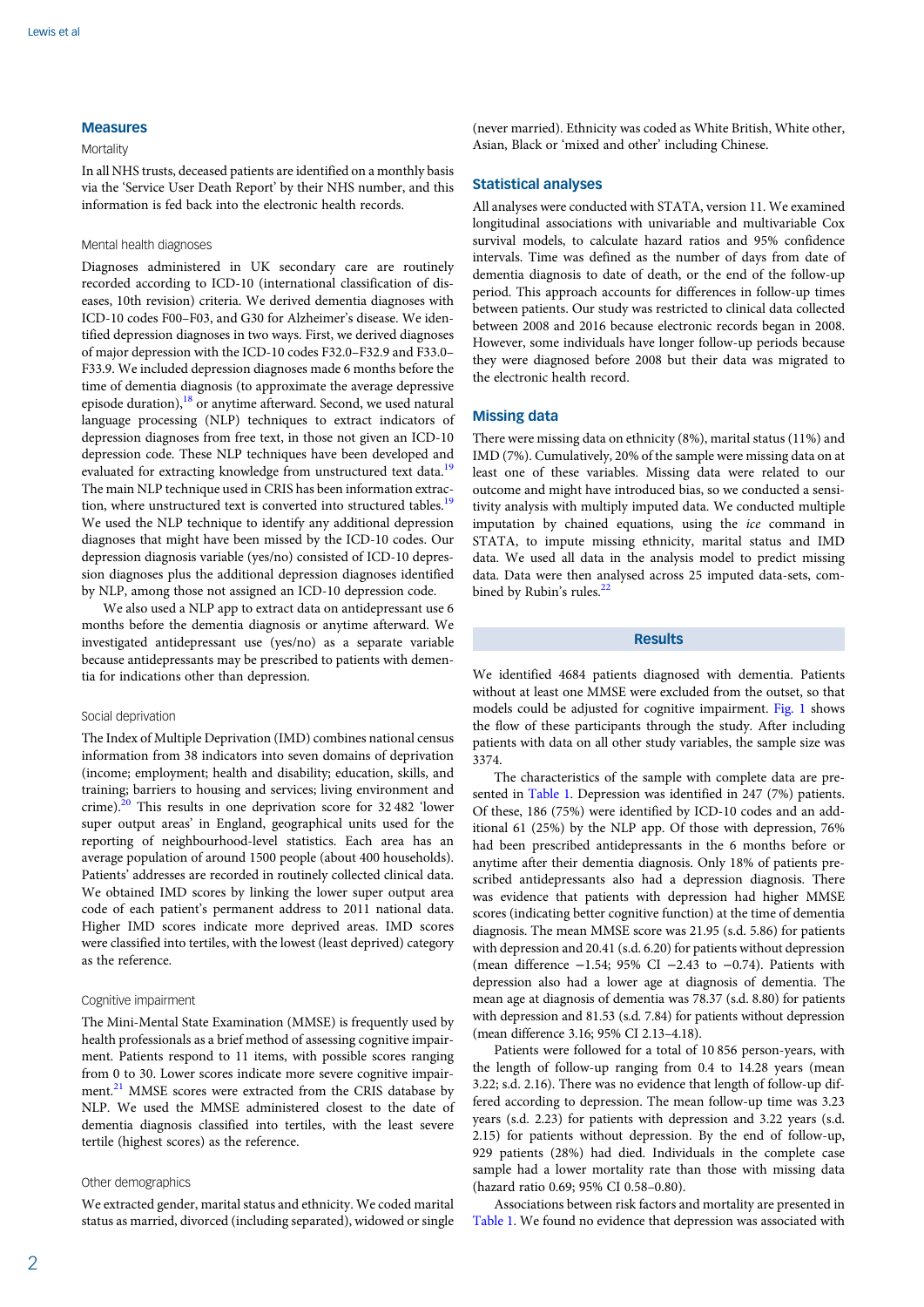<span id="page-2-0"></span>

CRIS, Clinical Record Interactive Search; MMSE, Mini-Mental State Examination.

| <b>Table 1</b> Characteristics of study sample and predictors of mortality ( $N = 3374$ )      |           |                                             |                                             |
|------------------------------------------------------------------------------------------------|-----------|---------------------------------------------|---------------------------------------------|
| Characteristic                                                                                 | $N$ (%)   | Hazard ratio (95% CI); P value <sup>a</sup> | Hazard ratio (95% CI); P value <sup>b</sup> |
| Gender                                                                                         |           |                                             |                                             |
| Male                                                                                           | 1329 (39) | Ref                                         | Ref                                         |
| Female                                                                                         | 2045 (61) | 0.72 (0.63-0.82); $P < 0.0001$              | $0.62$ (0.54-0.72) $P < 0.0001$             |
| Ethnicity                                                                                      |           |                                             |                                             |
| White British                                                                                  | 1841 (55) | Ref                                         | Ref                                         |
| White other                                                                                    | 852 (25)  | $0.84$ (0.72-0.98); $P = 0.026$             | $0.80$ (0.69-0.94); $P = 0.007$             |
| Asian                                                                                          | 183(5)    | 0.47 (0.32-0.69); $P < 0.0001$              | 0.50 (0.34-0.73); $P < 0.0001$              |
| <b>Black</b>                                                                                   | 344 (10)  | $0.97$ (0.78-1.21); $P = 0.803$             | $0.91$ (0.73-1.14); $P = 0.424$             |
| Mixed and other                                                                                | 154(5)    | $0.59$ (0.40-0.97); $P = 0.008$             | $0.63$ (0.43-0.94); $P = 0.022$             |
| Marital status                                                                                 |           |                                             |                                             |
| Married                                                                                        | 1101 (33) | Ref                                         | Ref                                         |
| Divorced                                                                                       | 407 (12)  | $0.95$ (0.76-1.19); $P = 0.638$             | 1.21 (0.96-1.52); $P = 0.107$               |
| Widowed                                                                                        | 1239 (37) | 1.01 (0.87-1.18); $P = 0.856$               | $1.02$ (0.86-1.21); $P = 0.825$             |
| Single                                                                                         | 627 (19)  | 1.12 (0.93-1.35); $P = 0.233$               | $1.25$ (1.03-1.50); $P = 0.022$             |
| Age at diagnosis, years                                                                        |           |                                             |                                             |
| <65                                                                                            | 98 (3)    | Ref                                         | Ref                                         |
| $66 - 75$                                                                                      | 558 (17)  | 1.78 (0.96-3.32); $P = 0.069$               | 2.06 (1.10-3.86); $P = 0.024$               |
| $76 - 85$                                                                                      | 1549 (46) | $2.65$ (1.45-4.82); $P = 0.001$             | 3.07 (1.68-5.63); $P < 0.0001$              |
| $>85$                                                                                          | 1169 (35) | 4.50 (2.47-8.19); $P < 0.0001$              | 5.47 (3.00-10.03); $P < 0.0001$             |
| <b>IMD</b> tertiles                                                                            |           |                                             |                                             |
| Least deprived (1.9-26.6)                                                                      | 1156 (34) | Ref                                         | Ref                                         |
| Middle (26.7-36.4)                                                                             | 1107 (33) | $1.07$ (0.91-1.25); $P = 0.401$             | $1.13$ (0.96-1.33); $P = 0.139$             |
| Most deprived (36.5-87.8)                                                                      | 1111 (33) | 1.17 $(1.00-1.36)$ ; $P = 0.054$            | $1.23$ (1.05-1.44); $P = 0.012$             |
| MMSE tertiles                                                                                  |           |                                             |                                             |
| Least impaired (24-30)                                                                         | 958 (28)  | Ref                                         | Ref                                         |
| Moderate (18-23)                                                                               | 1157 (34) | 1.41 (1.19-1.66); $P < 0.0001$              | 1.43 (1.21-1.69); $P < 0.0001$              |
| Most impaired (0-17)                                                                           | 1259 (37) | 1.75 (1.49-2.05); $P < 0.0001$              | 1.92 (1.62-2.26); $P < 0.0001$              |
| Depression                                                                                     |           |                                             |                                             |
| <b>No</b>                                                                                      | 3127 (93) | Ref                                         | Ref                                         |
| Yes                                                                                            | 247(7)    | $0.82$ (0.63-1.08); $P = 0.154$             | $0.94$ (0.71-1.24); $P = 0.645$             |
| Antidepressant use                                                                             |           |                                             |                                             |
| <b>No</b>                                                                                      | 2321 (69) | Ref                                         | Ref                                         |
| Yes                                                                                            | 1053 (31) | 1.01 (0.88-1.17); $P = 0.838$               | $1.15$ (0.99-1.33); $P = 0.059$             |
| IMD, Index of Multiple Deprivation; MMSE, Mini-Mental State Examination; Ref, reference value. |           |                                             |                                             |

a. Univariable models. b. Multivariable model mutually adjusted for all other variables in the table.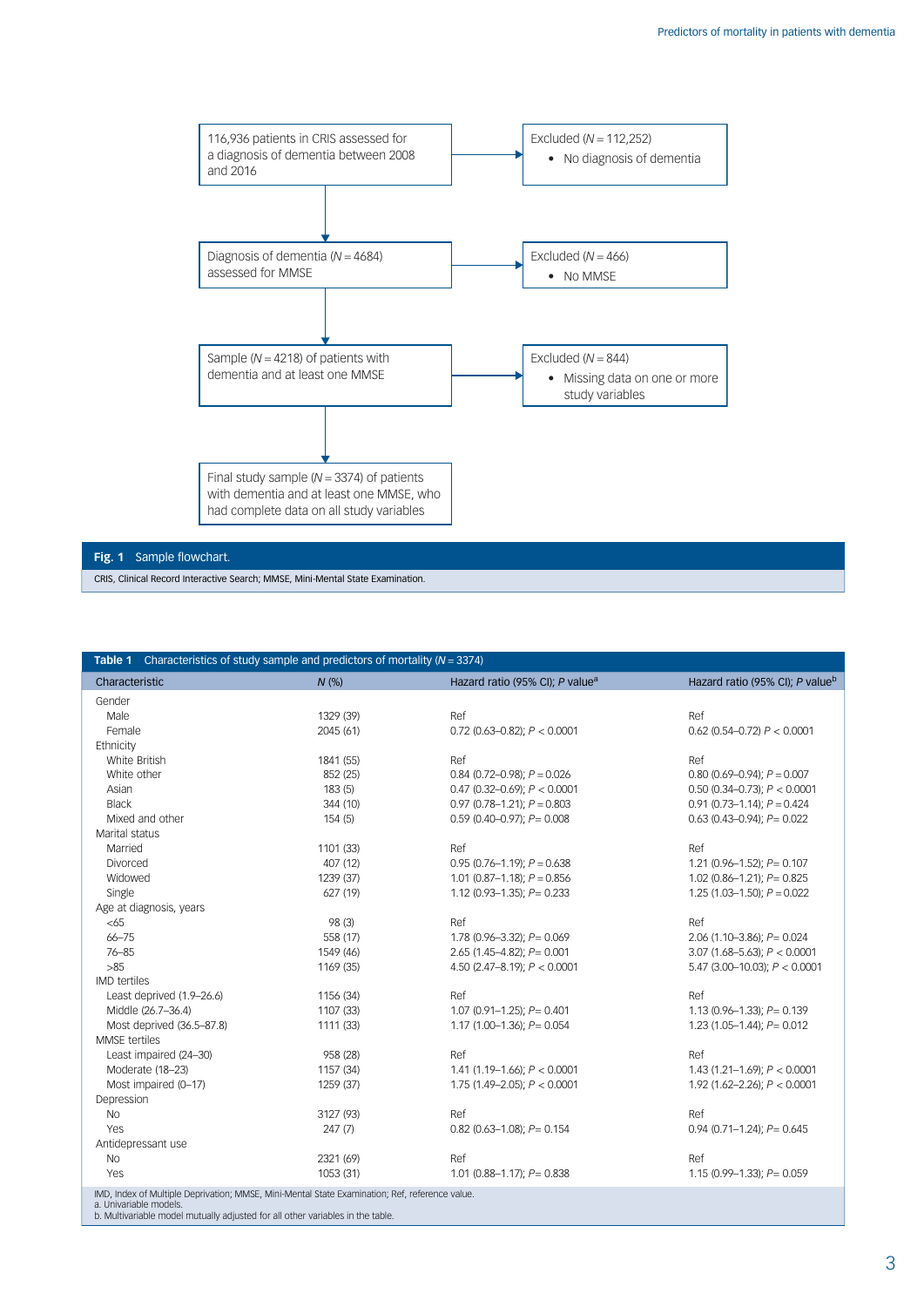mortality (adjusted hazard ratio 0.94; 95% CI 0.71–1.24). We found evidence that patients who reported being single had a higher mortality rate than those who were married (adjusted hazard ratio 1.25; 95% CI 1.03–1.50). Mortality rates for patients who were widowed or divorced did not differ from the mortality rate for those who were married. Mortality rates were also higher in patients living in the most deprived comparted to the least deprived areas (adjusted hazard ratio 1.23; 95% CI 1.05–1.44), and in those with the most compared with the least cognitive impairment (adjusted hazard ratio 1.92; 95% CI 1.62–2.26). Mortality was also higher in patients who were older at the time of diagnosis (adjusted hazard ratio for those aged over 85 years compared with those aged under 65 years, 5.47; 95% CI 3.00–10.03). Mortality rates were lower in women than men (adjusted hazard ratio 0.62; 95% CI 0.54–0.72) and Asian patients (adjusted hazard ratio 0.50; 95% CI 0.34–0.73) compared with White British patients. There was some weak evidence of a small association between antidepressant use and mortality (adjusted hazard ratio 1.15; 95% CI 1.00–1.33). Results based on the multiply imputed sample were very similar (see Supplementary Table 1, available at [https://doi.org/10.1192/bjp.2018.86\)](https://doi.org/10.1192/bjp.2018.86).

## **Discussion**

We found no evidence that clinically diagnosed depression was associated with mortality in people with dementia in a large mental health trust in London (UK). We found evidence that Asian patients with dementia had reduced mortality rates compared with White British patients, and that single patients with dementia had higher mortality rates compared with those who were married. Our other findings confirm associations already established in this population, that male gender, older age, more severe cognitive impairment and living in more deprived areas are associated with increased mortality rates. $2,23$  $2,23$  $2,23$ 

# Strengths and limitations

To our knowledge, this is the largest study to test the association between clinically diagnosed depression and mortality in people with dementia in UK clinical care. Our clinical cohort enabled access to a large number of patients with clinically diagnosed dementia. In population-based cohorts, there is evidence that people with dementia or preclinical stages of dementia have higher drop-out rates.<sup>[24](#page-5-0)</sup> An advantage of routinely collected clinical cohorts is that patient attrition is reduced because of continued need for clinical care. The study setting also means that our findings are directly relevant to the management of dementia in real-world clinical practice in the UK.

Our study has several limitations. First, data obtained from routine electronic health records are not collected for research purposes, which can introduce certain issues. Patients with dementia are not routinely screened for depression in UK secondary care so it is possible that depression prevalence was underestimated in our sample. We had a relatively small number of participants with depression ( $n = 247$ ). However, our total sample size was large and because we used a cohort with dementia, the mortality rate was high (>900). This large number of outcome events would have increased our statistical power. Although we found no evidence for an association between depression and mortality, it is important to note that the confidence intervals were wide. Replication in a different cohort would strengthen our conclusion that depression does not influence mortality in patients with dementia. It is also possible that depression diagnoses were assigned to patients with more severe depression, with less severe depression omitted. However, we cannot be certain that depression diagnoses were missed. Comorbidity between dementia and depression has

been well documented, and clinicians are likely to be aware of this. Our investigation is also directly relevant to how depression is diagnosed in UK secondary care for dementia.

Our measurement of social deprivation relied on data obtained from the IMD. This relates to area-level census information, so may not completely capture individual level socioeconomic status. We also lacked reliable information on physical health around the time of dementia diagnosis. Clinician ratings of physical health were available, but these were collected at varying time-points over the study period, and would have increased the amount of missing data.

Finally, it is possible that our results are not generalisable to other clinical settings in the UK or abroad. However, similar associations for depression and ethnicity have been reported in large studies in the USA (see below).

# Depression and mortality in people with dementia

We found no evidence for an association between diagnosed depression and mortality in patients with dementia. This is consistent with several other studies of patients with dementia. $\frac{9-11}{10}$  $\frac{9-11}{10}$  $\frac{9-11}{10}$  $\frac{9-11}{10}$  $\frac{9-11}{10}$  However, there is good evidence for an association between depression and mortal-ity in the general population.<sup>[4](#page-4-0)</sup> Many people with depression in our sample are likely to have had depressive episodes before. Given depression is associated with premature mortality, many people with depression may have died before the study or before the period of peak onset for dementia. This would mean that people with depression who survive to the main dementia risk period are no more likely to die than people without depression who also survive to this period. It is also possible that people with depression might be diagnosed with dementia at an earlier pathological stage, which could contribute to their better than expected survival. MMSE scores at the time of dementia diagnosis were higher (indicating better cognitive function) in patients with depression, and their age at diagnosis of dementia was lower.

We found some evidence of a small association between antidepressant use and mortality, consistent with another UK study.<sup>13</sup> The prevalence of antidepressant use was 31% whereas the prevalence of depression was 7%. It is therefore possible that antidepressants are prescribed to patients with dementia for reasons other than depressed mood. This has been observed in the general population, with evidence that only 55% of antidepressant prescriptions are for depression and that they are commonly prescribed for anxiety, insomnia, pain and panic.<sup>25</sup> It is possible that patients with dementia who were receiving antidepressants had multiple other comorbidities that could have resulted in increased mortality. Further research is therefore needed to confirm any potential association between antidepressants and mortality in patients with dementia.

# Ethnicity and mortality in people with dementia

Our finding that Asian people with dementia had lower mortality rates than White British people is consistent with two large studies of patients with dementia in the USA, and one in the UK.<sup>9,[13](#page-4-0),[16](#page-4-0)</sup> Inconsistent with the studies in the USA, we found no evidence of reduced mortality rates among Black people with dementia. Higher mortality rates among White people relative to ethnic minority groups are not unique to dementia.<sup>[16](#page-4-0)</sup> The 'mortality-cross-over' has been well documented in the USA general population; people from ethnic minorities are more likely to die than White people until around 70 to 80 years of age. After this, mortality curves 'cross-over', and White people are more likely to die.<sup>[16](#page-4-0)[,26](#page-5-0)</sup> One potential explanation is that, because ethnic minorities experience higher mortality rates at younger ages, a more socially and physically advantaged population remains to old age. $26$  To our knowledge, there are less UK data on this, but the mortality crossover could be one explanation for our observed association.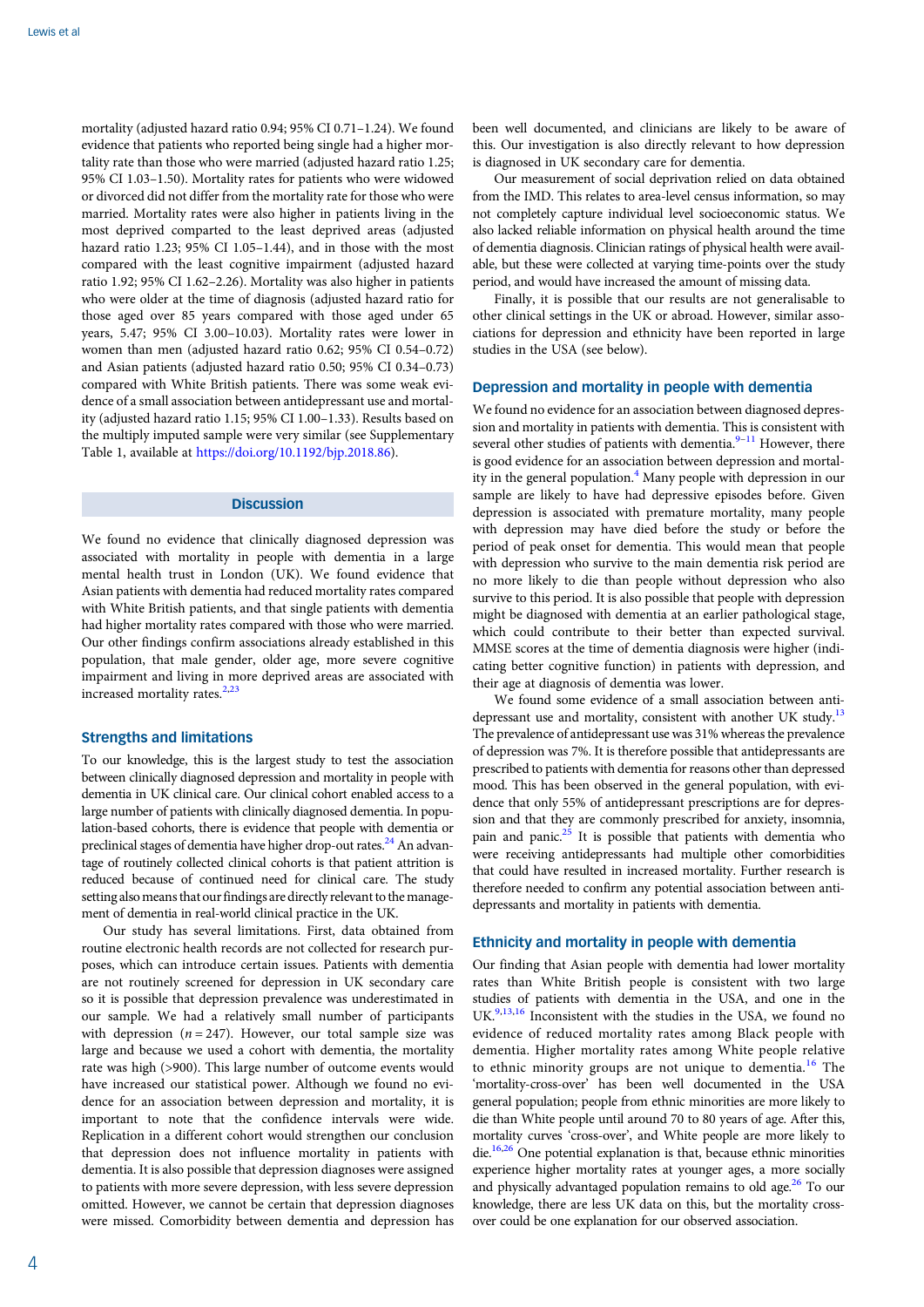# <span id="page-4-0"></span>Marital status and mortality in people with dementia

As far as we are aware, our study is the first to report that being single is associated with a higher mortality rate in patients with dementia. In contrast, we found no evidence that patients who were widowed or divorced had higher mortality rates. Our finding that being single was associated with higher mortality rates in patients with dementia should be interpreted with caution; our statistical evidence was not strong, and replication in another sample would give greater confidence in the finding. However, our evidence of increased mortality rates in single people is consistent with studies of other chronic diseases such as cancer.<sup>[27](#page-5-0)</sup> There is also evidence that, in the general population, married people tend to live longer.<sup>28</sup> One likely explanation is the health benefits of increased social support. For example, spouses are likely to encourage each other to lead healthy lifestyles and seek healthcare. It is also possible that more frequent social interactions increase cognitive reserve, which could slow the progression of dementia.<sup>2</sup>

Previous studies have reported that widowed and divorced people also have higher mortality rates than married people, but the effect seems consistently strongest for those who are never married.<sup>[27](#page-5-0)</sup> Our finding that being widowed or divorced was not associated with higher mortality rates could be because widowed or divorced patients had developed more or better social support networks and healthier lifestyles during the years they were married.

A potential alternative explanation for our association between single marital status and increased mortality rates is the selection of healthier individuals into marriage. However, these would need to be lifestyle and health differences that existed before marriage and were associated with risk of dementia.

# Implications

Our evidence is that comorbid depression does not increase mortality rates in people with dementia. Our finding of lower mortality rates in Asian patients with dementia, if partly because of mortality cross-over, draws attention to the disparities in health outcomes that affect ethnic minority groups in the UK earlier in life. One way to address this mortality differential in patients with dementia would be to address social inequalities in health outcomes for ethnic minority groups earlier in life. Our findings also suggest that patients with dementia who are single are a higher-risk group who are more vulnerable to earlier mortality and might benefit from extra social support.

Gemma Lewis, PhD, Nomi Werbeloff, PhD, Division of Psychiatry, Faculty of Brain Sciences, University College London, UK; Joseph F. Hayes, PhD, Robert Howard, PhD, David P. J. Osborn, PhD, Division of Psychiatry, Faculty of Brain Sciences, University College London and Camden and Islington NHS Foundation Trust, UK

Correspondence: Gemma Lewis, Division of Psychiatry, University College London, 149 Tottenham Court Road, London W1T 7NF, UK. Email: [gemma.lewis@ucl.ac.uk](mailto:gemma.lewis@ucl.ac.uk)

First received 15 Jan 2018, final revision 8 Mar 2018, accepted 25 Mar 2018

### Supplementary material

Supplementary material is available online at <https://doi.org/10.1192/bjp.2018.86>

# Funding

This work was supported by the University College London Hospital National Institute for Health Research (NIHR) Biomedical Research Centre. D.P.J.O. was also in part supported by the NIHR Collaboration for Leadership in Applied Health Research and Care North Thames at Bart's Health NHS Trust. J.F.H. was supported by the Medical Research Council Population Health Scientist Fellowship (no.: MR/K021362/1) during the completion of this work.

# Acknowledgements

We are grateful to Camden & Islington NHS Foundation Trust for their support in accessing CRIS. We also acknowledge the support of the National Institute for Health Research Queen Square Dementia Biomedical Research Unit.

#### **References**

- 1 Ahmadi-Abhari S, Guzman-Castillo M, Bandosz P, Shipley MJ, Muniz-Terrera G, Singh-Manoux A, et al. Temporal trend in dementia incidence since 2002 and projections for prevalence in England and Wales to 2040: modelling study. BMJ 2017; 358: j2856.
- 2 Livingston G, Sommerlad A, Orgeta V, Costafreda SG, Huntley J, Ames D, et al. The Lancet Commissions dementia prevention, intervention, and care. Lancet 2017; 390: 2673–734.
- 3 Sjöberg L, Karlsson B, Atti A-R, Skoog I, Fratiglioni L, Wang H-X. Prevalence of depression: comparisons of different depression definitions in populationbased samples of older adults. J Affect Disord 2017; 221: 123–31.
- 4 Cuijpers P, Smit F. Excess mortality in depression: a meta-analysis of community studies. J Affect Disord 2002; 72: 227–36.
- 5 Petersen JD, Waldorff FB, Siersma VD, Phung TKT, Bebe ACKM, Waldemar G. Major depressive symptoms increase 3-year mortality rate in patients with mild dementia. Int J Alzheimers Dis 2017; 2017: 1–8.
- 6 Bellelli G, Frisoni GB, Turco R, Trabucchi M. Depressive symptoms combined with dementia affect 12-months survival in elderly patients after rehabilitation post-hip fracture surgery. Int J Geriatr Psychiatry 2008; 23: 1073–7.
- 7 Burns A, Lewis G, Jacoby R, Levy R. Factors affecting survival in Alzheimer's disease. Psychol Med 1991; 21: 363–70.
- 8 Pimouguet C, Delva F, Le Goff M, Stern Y, Pasquier F, Berr C, et al. Survival and early recourse to care for dementia: a population based study. Alzheimer's Dement 2015; 11: 385–93.
- 9 Gambassi G, Landi F, Lapane KL, Sgadari A, Mor V, Bernabei R. Predictors of mortality in patients with Alzheimer's disease living in nursing homes. J Neurol Neurosurg Psychiatry 1999; 67: 59–65.
- 10 Andersen K, Lolk A, Martinussen T, Kragh-Sørensen P. Very mild to severe dementia and mortality: a 14-year follow-up – the Odense study. Dement Geriatr Cogn Disord 2010; 29: 61–7.
- 11 Roehr S, Luck T, Bickel H, Brettschneider C, Ernst A, Fuchs A, et al. Mortality in incident dementia - results from the German Study on Aging, Cognition, and Dementia in Primary Care Patients. Acta Psychiatr Scand 2015; 132: 257–69.
- 12 Lara E, Haro JM, Tang M-X, Manly J, Stern Y, Sant PS, et al. Exploring the excess mortality due to depressive symptoms in a community-based sample: the role of Alzheimer's disease. 2016; 202: 163–70.
- 13 Mueller C, Huntley J, Stubbs B, Sommerlad A, Carvalho AF, Perera G, et al. Associations of neuropsychiatric symptoms and antidepressant prescription with survival in Alzheimer's disease. J Am Med Dir Assoc 2017;18: 1076–81.
- 14 Mehta KM, Yaffe K, Perez-Stable EJ, Stewart A, Barnes D, Kurland BF, et al. Race/ethnic differences in AD survival in US Alzheimer's Disease Centers. Neurology 2008; 70: 1163–70.
- 15 Reuser M, Willekens FJ, Bonneux L. Higher education delays and shortens cognitive impairment: a multistate life table analysis of the US Health and Retirement Study. Eur J Epidemiol 2011; 26: 395–403.
- 16 Mayeda ER, Glymour MM, Quesenberry CP, Johnson JK, Pérez-Stable EJ, Whitmer RA. Survival after dementia diagnosis in five racial/ethnic groups. Alzheimer's Dement 2017; 13: 761–9.
- 17 Werbeloff N, Chang C-K, Broadbent M, Hayes JF, Stewart R, Osborn DPJ. Admission to acute mental health services after contact with crisis resolution and home treatment teams: an investigation in two large mental health-care providers. Lancet Psychiatry 2017; 4: 49–56.
- 18 Solomon DA, Keller MB, Leon AC, Mueller TI, Shea MT, Warshaw M, et al. Recovery from major depression. A 10-year prospective follow-up across multiple episodes. Arch Gen Psychiatry 1997; 54: 1001–6.
- 19 Perera G, Broadbent M, Callard F, Chang C-K, Downs J, Dutta R, et al. Cohort profile of the South London and Maudsley NHS Foundation Trust Biomedical Research Centre (SLaM BRC) Case Register: current status and recent enhancement of an Electronic Mental Health Record-derived data resource. BMJ Open 2016; 6: e008721.
- 20 Department for Communities and Local Government. English Indices of Deprivation 2010. TSO, 2011 (https://www.gov.uk/government/statistics/english-indices-of-deprivation-2010).